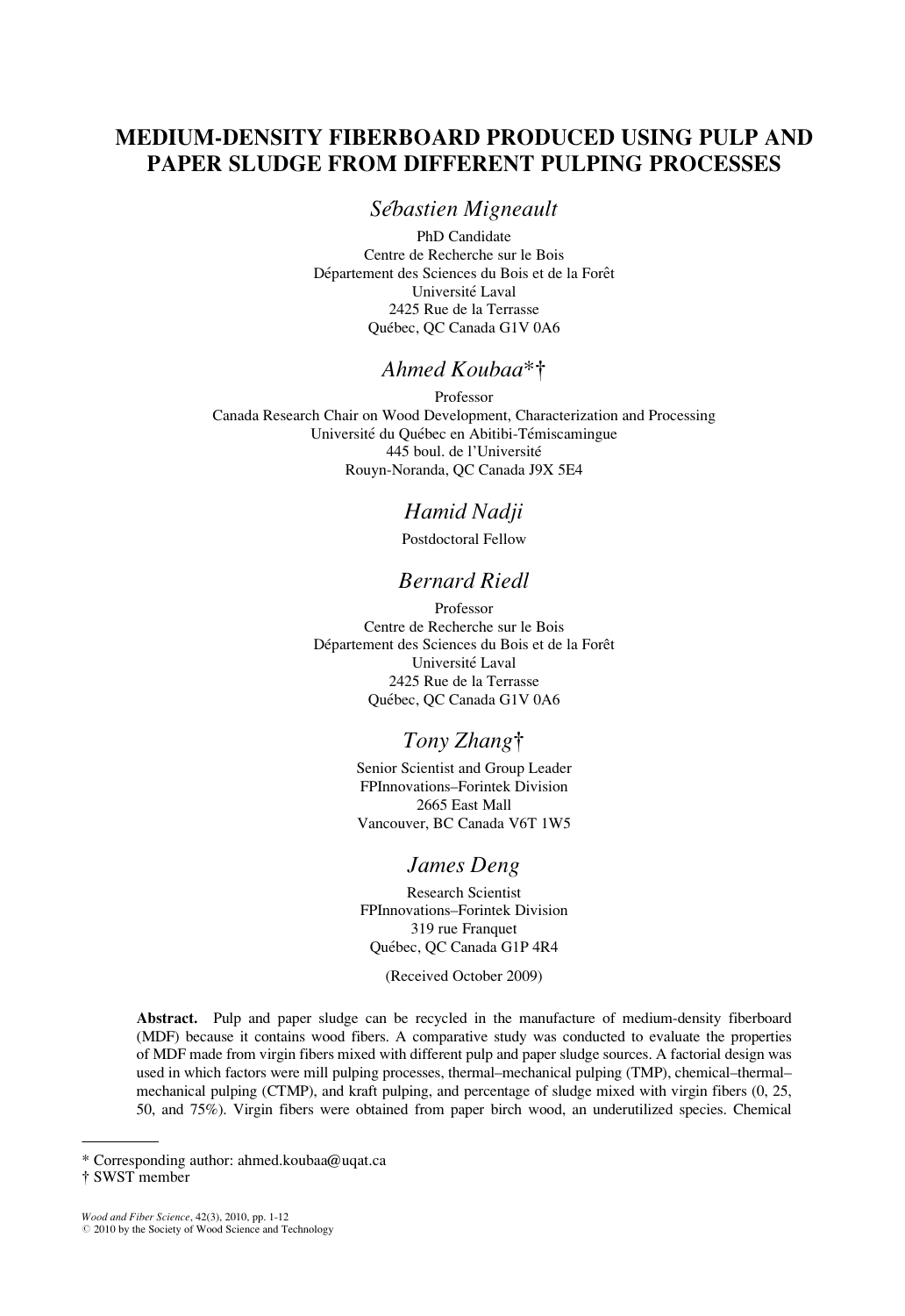composition, physical characteristics, pH, and buffer capacity of sludge were measured. MDF properties decreased mostly linearly with sludge content. Panel properties negatively correlated with the proportion of nonfibrous material such as ash and extractives. TMP and CTMP sludge sources produced panels of similar quality, and kraft sludge produced the lowest quality. It was concluded that the amount of sludge that can be incorporated into MDF without excessive decrease in panel quality depends on the pulping process. At 25% sludge content, all panels met ANSI quality requirements for MDF used for interior applications.

Keywords: Paper mill sludge, recycling, composite panels, wood fibers, paper birch wood.

#### INTRODUCTION

Environmental protection is increasingly a priority for the forest products industry (AF&PA 2006;UNECE/FAO 2008; Industry Canada 2009). Solid waste disposal costs are rising almost everywhere because of decreasing landfill space, public opposition, and stricter regulatory pressure (Amberg 1984; AF&PA 2006; Mahmood and Elliott 2006). For this and other reasons, many companies have adopted strategies to develop beneficial uses for solid waste.

Sludge is the largest byproduct of the pulp and paper industry (Smook 2002). It contains papermaking fibers as the principal organic component as well as papermaking fillers, pitch, lignin byproducts, inert solids rejected during chemical recovery processes, and ash (Smook 2002; Geng et al 2007a; Ochoa de Alda 2008). Sludge generated by the European pulp and paper industry accounts for about 4.3% of final mill production (Ochoa de Alda 2008). Similarly, in the province of Québec, Canada, sludge production accounted for about 4.8% of mill production in 2006 (MDDEP 2007; MRNFQ 2007). Given the size of the pulp and paper industry, large amounts of sludge are generated.

Between 1995 and 2007, global production of medium-density fiberboard (MDF) increased by an average of 18%/yr (FAO 2009). Because of its increasing production capacity and decreasing forest resources, the MDF industry needs new and more cost-efficient fiber supplies (Xing et al 2006a, 2006b, 2007; UNECE/FAO 2008; Industry Canada 2009). Pulp and paper sludge contains wood fibers and could therefore be recycled for MDF manufacturing. However, variation in fiber sources affects MDF processing and properties (Xing et al 2006a, 2006b, 2007).

Recent studies have proposed recycling pulp and paper sludge in wood-based panels (Davis et al 2003; Geng et al 2006, 2007a, 2007b; Taramian et al 2007). Geng et al (2007a) manufactured MDF with different sludge-tovirgin fiber mass ratios. Two sludge sources were compared: deinking and combined (mixed primary and secondary sludge) from a mill that used a thermomechanical pulping (TMP) process. Panel mechanical properties decreased with increasing sludge proportion. At the same sludge proportion, better mechanical properties were produced with combined than deinking sludge. The addition of deinking sludge positively impacted dimensional stability. These results were attributed to differences in fiber length, ash content, and acidity characteristics of the sludge. Taramian et al (2007) compared properties of particleboard made with different sludge-tovirgin fiber mass ratios. Sludge was collected from a mill using chemimechanical and neutral sulphite semichemical pulping processes. They found that sludge proportion had a negative impact on mechanical properties and, in some circumstances, a positive impact on dimensional stability. Davis et al (2003) investigated the properties of MDF with added deinking pulp and paper sludge. They evaluated the effect of three sludge components on the mechanical and physical properties of panels: fine content, kaolin coating clay content, and calcium carbonate content. Coating clay content was the primary factor affecting mechanical properties and water immersion performance, exhibiting a negative linear effect.

The pulping process has an important impact on pulp chemical composition and therefore fiber properties (Clark 1985; Smook 2002). For example, the chemical composition of fibers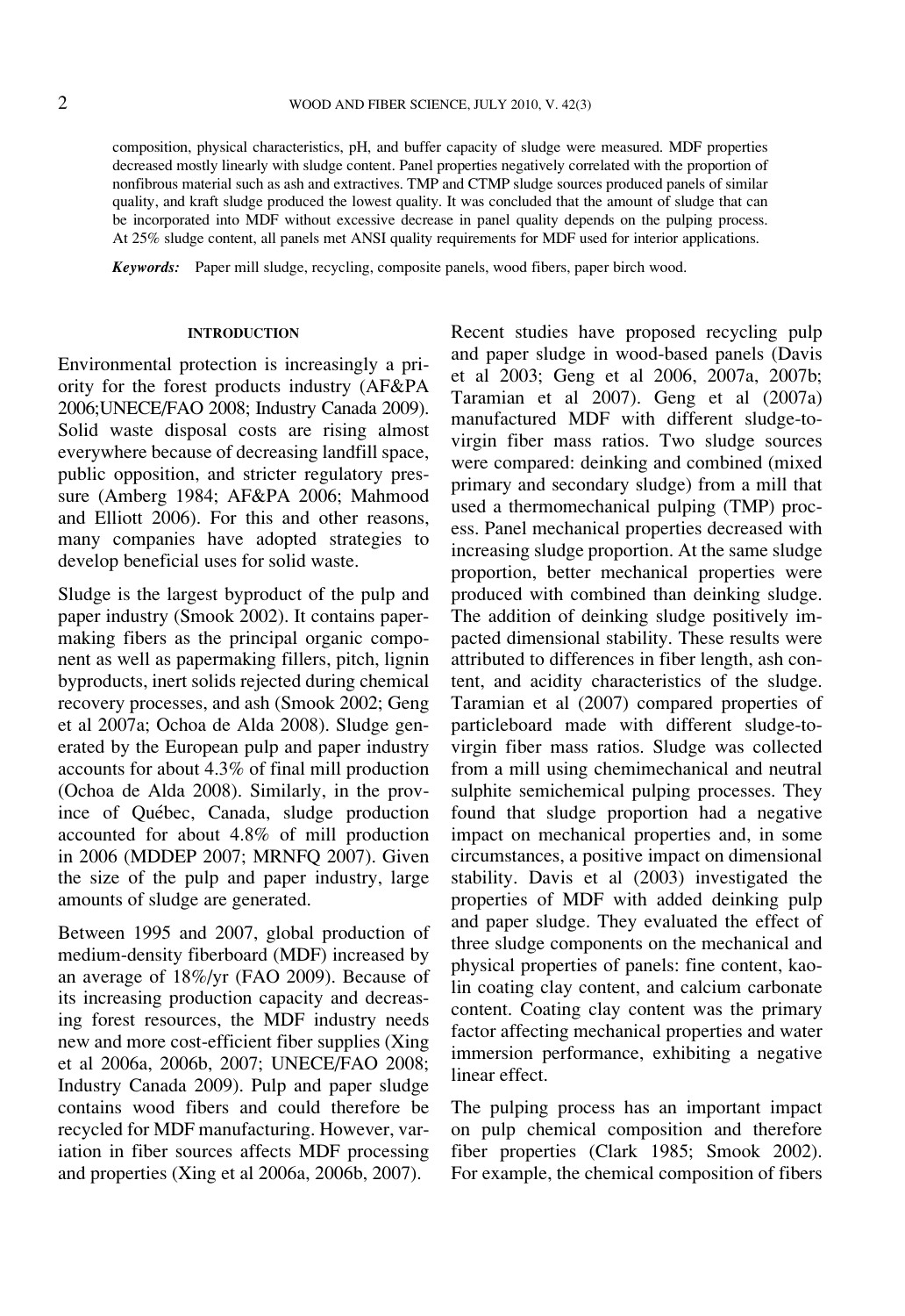from high-yield pulping processes such as TMP is roughly similar to that of nonprocessed wood. Low-yield pulping processes such as the chemical kraft process remove most of the lignin from the cell wall. This produces highquality cellulose-rich fibers used in high-quality and high-resistance papers. The quality of fibers from intermediate-yield pulping processes such as chemical–thermomechanical pulping (CTMP) lies between those of TMP and kraft fibers in terms of chemical composition and properties.

Previous studies on the recycling of pulp and paper sludge for MDF were conducted on deinking sludge and/or sludge from a single mill (Davis et al 2003; Geng et al 2007a). Differences in the pulping processes and the resulting pulps among mills are expected to have a substantial influence on sludge chemical composition. To better evaluate available sludge sources in the pulp and paper industry, the effect of specific pulping processes must be considered. In this study, the properties of MDF made from virgin fibers mixed with different contents of sludge from three pulping processes (TMP, CTMP, and kraft) were compared. The overall objective was to evaluate the effect of pulping process on MDF properties and to better understand the relationship between sludge characteristics and panel properties.

#### MATERIAL AND METHODS

### Material Collection and Refining

Pulp and paper sludge was collected from three mills using different pulping processes: TMP, CTMP, and kraft. TMP sludge was collected from the White Birch Paper, Stadacona Division pulp and paper mill in Québec City (Québec, Canada). CTMP sludge was collected from the Abitibi-Bowater pulp and paper mill in Dolbeau–Mistassini (Québec, Canada). Kraft sludge was collected from the SFK Pulp Fund commercial pulp mill in Saint-Félicien (Québec, Canada). Primary and secondary sludge are generally combined in the dewatering process (Smook 2002), and the primary-to-secondary ratio varies across and

within mills. For better comparison, all sludge sources were combined to a constant primary-tosecondary sludge mass ratio of 9:1. Thus, the sludges used in this study are made of 90% primary and 10% secondary sludge. High primary sludge content was selected because secondary sludge contains very few fibers (Smook 2002). All three mills use softwood chips from similar species (mainly spruce and/or balsam fir and/or pine). Paper birch chips were collected for use as virgin fibers. Paper birch (Betula papyrifera) was selected because it is currently one of the most available and underutilized species in Québec's public forests (CEGFPQ 2004; MRNFQ 2007). Because of its availability, it is considered by the wood industry to be an important species for years to come.

The pH of raw sludge varies 5.5-7.5 with the exception of kraft sludge, which has a pH over 12. Because urea–formaldehyde resin used in MDF manufacturing may not polymerize adequately in this very alkaline environment (Rowell 2005), kraft sludge was neutralized using sulphuric acid. The pH was lowered to a level similar to that of other sludge sources with about 200 mL of 20% volume sulphuric acid solution/kg of wet sludge (at about 30% consistency).

Sludges were then refined using an Andritz 0.56-m single-disc refiner at the MDF pilot plant at FPInnovations–Forintek Division, Québec City (Que´bec, Canada). Material was preheated for 1.5 min at a steam pressure of 750 kPa in a cooking screw (digester) and then refined at a disc plate speed of 2000 rpm. A large gap between refiner disc plates (1.5 mm) was used to not damage sludge fibers. The refiner energy level was 720 MJ/odt. When kiln-dried, sludge has a tendency to form clumps (Davis et al 2003). The mechanical refining process separates these clumps into individual fibers (Geng et al 2007a) permitting resin to be applied evenly on sludge particles. The refining also transforms wood chips contained in primary sludge into individual fibers. More importantly, a TMP refiner is available in all MDF plants. Refined sludge was then discharged through a blowline and dried by a flash tube dryer at  $150^{\circ}$ C for 8 s to a moisture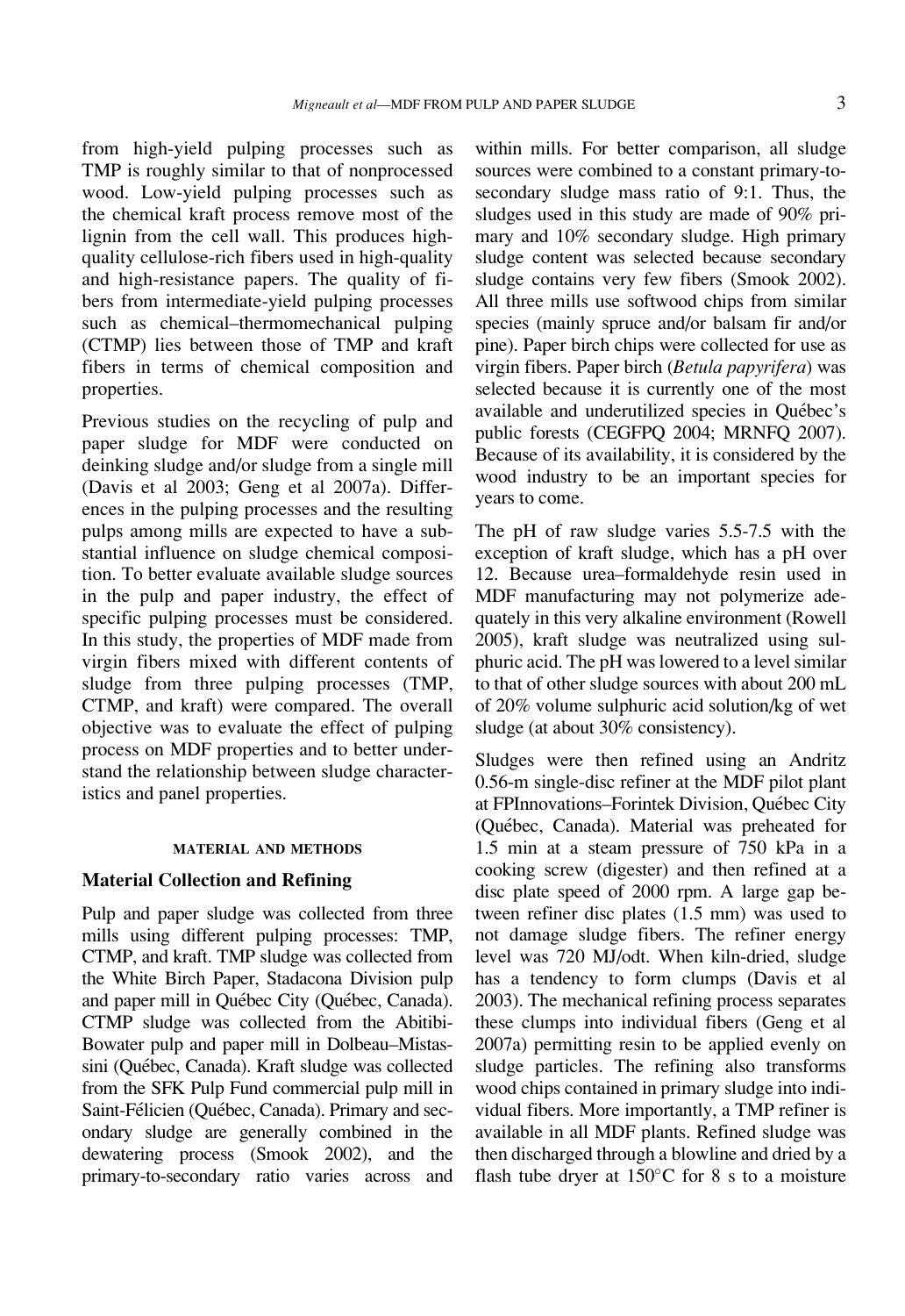content (MC) of about  $15 \pm 5\%$ . Refined sludge was then further dried in a rotary dryer at  $70^{\circ}$ C for 15 min to a MC of  $3 \pm 1\%$ . White birch chips were processed using the same methods as those for sludge but using a smaller gap of 0.5 mm between refiner disc plates.

### Sludge and Fiber Characterization

Dry samples were ground in a Wiley mill fitted with a 35-mesh screen. Material was then placed in an airtight container to homogenize moisture content for subsequent chemical analysis. Cellulose content was determined by Kürschner and Hoffer's nitric acid method (Browning 1967). Pentosans content was obtained according to TAPPI T 223 cm-84. Total lignin content was determined by the Klason method according to TAPPI T 222 om-98 (acid-insoluble lignin) and quantified by absorption spectroscopy at 205 nm according to TAPPI useful method UM-250 (acid-soluble lignin). Total extractive content was determined by successive extractions with an organic solvent mixture (ethanol/toluene) followed by hot water according to TAPPI T 204 cm-97 and T 207 om-93, respectively. Ash content was determined by combustion in a muffle furnace at  $525^{\circ}$ C according to TAPPI T 211 om-93. Two replicates were conducted for chemical analysis.

Fiber length distributions were measured using an OpTest Equipment Fiber Quality Analyzer. Each length distribution was obtained from five samples of 5000 fibers each. Bulk density was determined by sifting refined and dried sludge through a 5-mesh screen into a 3-L container and weighing (Xing et al 2006b).

Buffering capacity and pH were measured as described in Xing et al (2006b). An aqueous extract was prepared by refluxing 6.25 g of dry furnish in 125 mL distilled water for 20 min. Extract solution was then passed through a filter paper using a vacuum, cooled at room temperature, and diluted to 250 mL. Two extract solutions were prepared for each furnish type. The extract (50 mL) was titrated to a pH of 3 using  $0.025\text{-}N$  H<sub>2</sub>SO<sub>4</sub> solution for alkaline buffering

capacity or to a pH of 8 using 0.025-N NaOH solution for acid buffering capacity. Two titrations were conducted for each titration solution for a total of 16 measurements.

## Panel Manufacturing and Testing

MDF panels were processed according to a  $3^2$ factorial design in which factors were mill pulping process (TMP, CTMP, and kraft) and dry mass percent of sludge mixed with virgin fibers (0, 25, 50, and 75%). Three MDF panels were made for each experimental condition (three repetitions). Panel target density was 800 kg/m<sup>3</sup>, pressing temperature was  $180^{\circ}$ C, and pressing cycle was 5.5 min (including closing and opening times). The pressing schedule was optimized to obtain similar density profiles for all panels (Figs 1 and 2). Density profiles, with higher face than core density, are similar to those of many commercial MDF products. Target thickness was 10 mm and panels were sanded to a final thickness of about 9.5 mm. Twelve percent of urea–formaldehyde resin (UF) (dry-mass resin on dry-mass sludge and fiber mixture) (UL 232, Arclin Canada, Sainte-Thérèse),  $0.5\%$  of dry-mass sludge and fiber mixture of emulsion wax (EW58A, Hexion Canada, Lévis), and 0.25% ammonium chloride as a catalyst (dry-mass catalyst on dry-mass resin) were mixed and diluted to 50% consistency to



Figure 1. Average, core, and face density of mediumdensity fiberboard made from virgin fibers mixed with different contents of pulp and paper sludge from three pulping processes.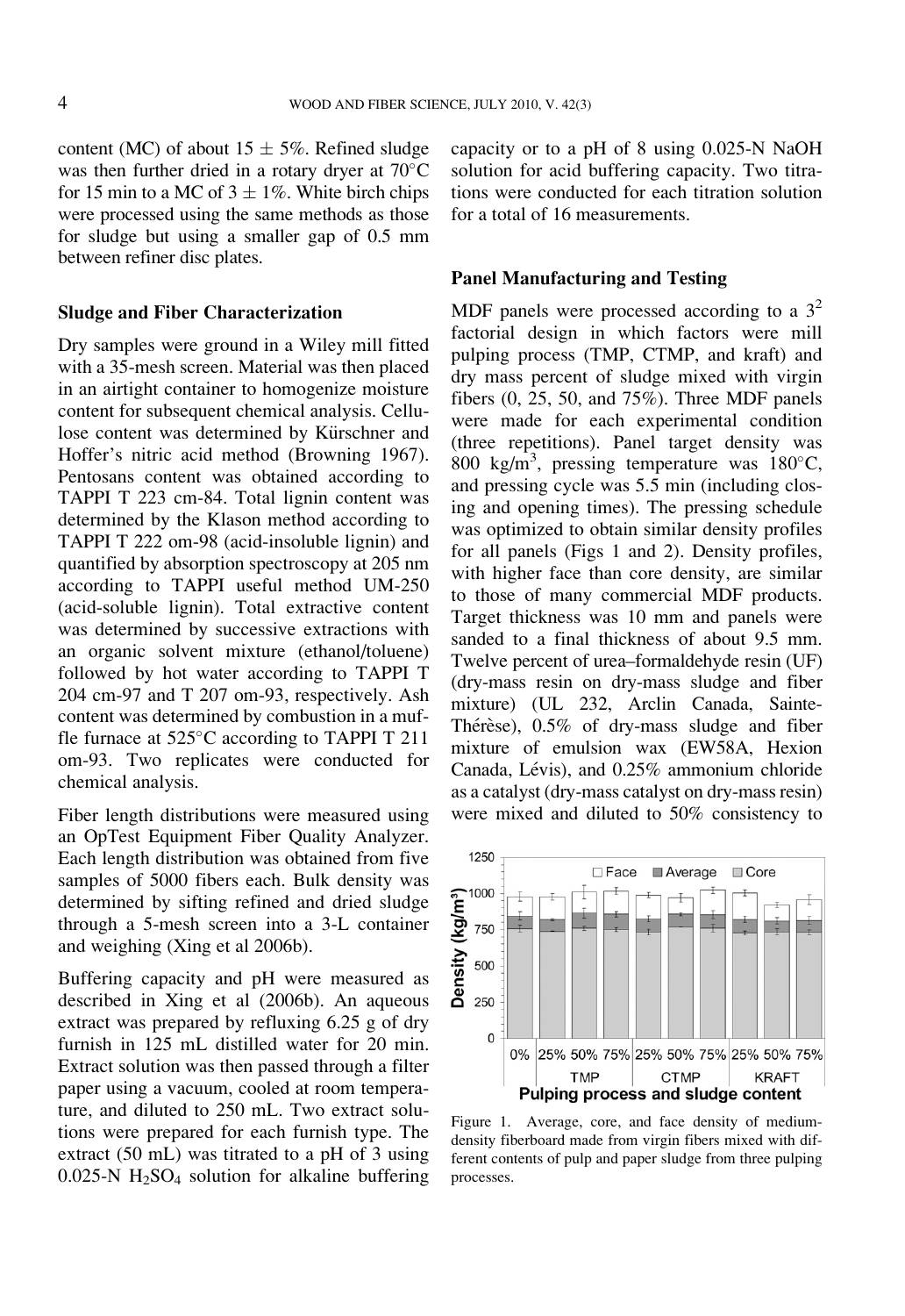reduce viscosity. The mixture was applied to dry sludge and fiber mixtures in a conventional rotary drum blender mounted with a spray nozzle. Total furnish MC was 11%. Mats were manually formed in a  $460 \times 560$ -mm wood box and pressed in a Dieffenbacher hydraulic press having 1000- $\times$  1000-mm plates.

Physical and mechanical properties of panels were measured according to ASTM D1037-99.



Figure 2. Examples of density profiles of medium-density fiberboard made from virgin fibers mixed with 50% pulp and paper sludge from three pulping processes (each curve is an average for 12 samples from the same panel).

Before testing, panels were conditioned to constant mass at  $65\%$  RH and at  $20^{\circ}$ C. For each panel, two thickness swell (TS) specimens, 12 internal bond (IB) specimens at panel center, four specimens for bending modulus of rupture (MOR) and modulus of elasticity (MOE), and two linear expansion (LE) specimens  $(152 \times 76 \text{ mm})$  were cut. Finally, an analysis of variance with multiple comparisons (contrasts) was conducted using SAS (SAS 9.2). To include the control panel in the statistical analysis, a Waller-Duncan multiple comparison test (5% significance level) was conducted.

#### RESULTS AND DISCUSSION

### Sludge and Fiber Properties

Chemical composition. Chemical compositions of sludge samples are presented in Table 1. Chemical composition of white birch is also presented. Typical values for softwoods are given for comparison with sludge (sludge is from softwood mills) (no softwood virgin fibers were used in panel formulations). Cellulose, pentosans (part of the hemicelluloses), and lignin contents are roughly similar for the three

|  |  |  |  | Table 1. Chemical composition, physical characteristics, and pH characteristics of the different materials. |  |  |  |  |  |  |
|--|--|--|--|-------------------------------------------------------------------------------------------------------------|--|--|--|--|--|--|
|--|--|--|--|-------------------------------------------------------------------------------------------------------------|--|--|--|--|--|--|

|                                                                         |                     |                                     | Sludge from |             |       |
|-------------------------------------------------------------------------|---------------------|-------------------------------------|-------------|-------------|-------|
|                                                                         | Birch virgin fibers | Softwood virgin fibers <sup>b</sup> | <b>TMP</b>  | <b>CTMP</b> | Kraft |
| Chemical composition                                                    |                     |                                     |             |             |       |
| Cellulose $(\%)$                                                        | $45^{\rm a}$        | $44.4 + 1.5^{\circ}$                | 34.8        | 42.8        | 39.2  |
| Pentosans $(\% )$                                                       | 23 <sup>a</sup>     | $12.3 + 1.0^{\circ}$                | 5.0         | 6.3         | 7.6   |
| Lignin $(\%)$                                                           | 18 <sup>a</sup>     | $28.5 \pm 1.5^{\circ}$              | 26.3        | 25.3        | 21.9  |
| Extractives $(\% )$                                                     | 5.0 <sup>a</sup>    | $6.3 \pm 1.5^{\circ}$               | 16.1        | 2.78        | 1.15  |
| Ash $(\% )$                                                             | 0.3 <sup>a</sup>    | $0.3 \pm 0.1^{\circ}$               | 18.8        | 29.0        | 48.3  |
| Physical characteristics                                                |                     |                                     |             |             |       |
| Bulk density $(kg/m^3)$                                                 | 30.2                | $25.5^{\rm d}$                      | 44.6        | 29.2        | 25.1  |
| Average fiber length (mm)                                               | 1.19                |                                     | 0.39        | 0.45        | 1.09  |
| Fines percent (length less than 200 m)                                  | 2.0                 |                                     | 17.3        | 14.2        | 2.5   |
| pH characteristics                                                      |                     |                                     |             |             |       |
| pH                                                                      | 3.86                | 3.86 <sup>d</sup>                   | 5.83        | 4.90        | 5.30  |
| Alkaline buffering capacity (mmol $H_2SO_4/100$ g<br>oven-dried sample) | 1.94                | 1.62 <sup>d</sup>                   | 5.94        | 3.88        | 2.44  |
| Acid buffering capacity (mmol NaOH/100 g)<br>oven-dried sample)         | 3.94                | $4.51^{\rm d}$                      | 2.06        | 2.85        | 1.75  |

<sup>a</sup> Paper birch wood, from Rowell (2005).

<sup>b</sup>For comparison only (not used in panel formulations).

<sup>c</sup> Average (wood): spruce-pine-fir, from Rowell (2005).

<sup>d</sup> Average (fibers): spruce and pine, from Xing et al (2006b).

TMP, thermal–mechanical pulping; CTMP, chemical–thermal–mechanical pulping.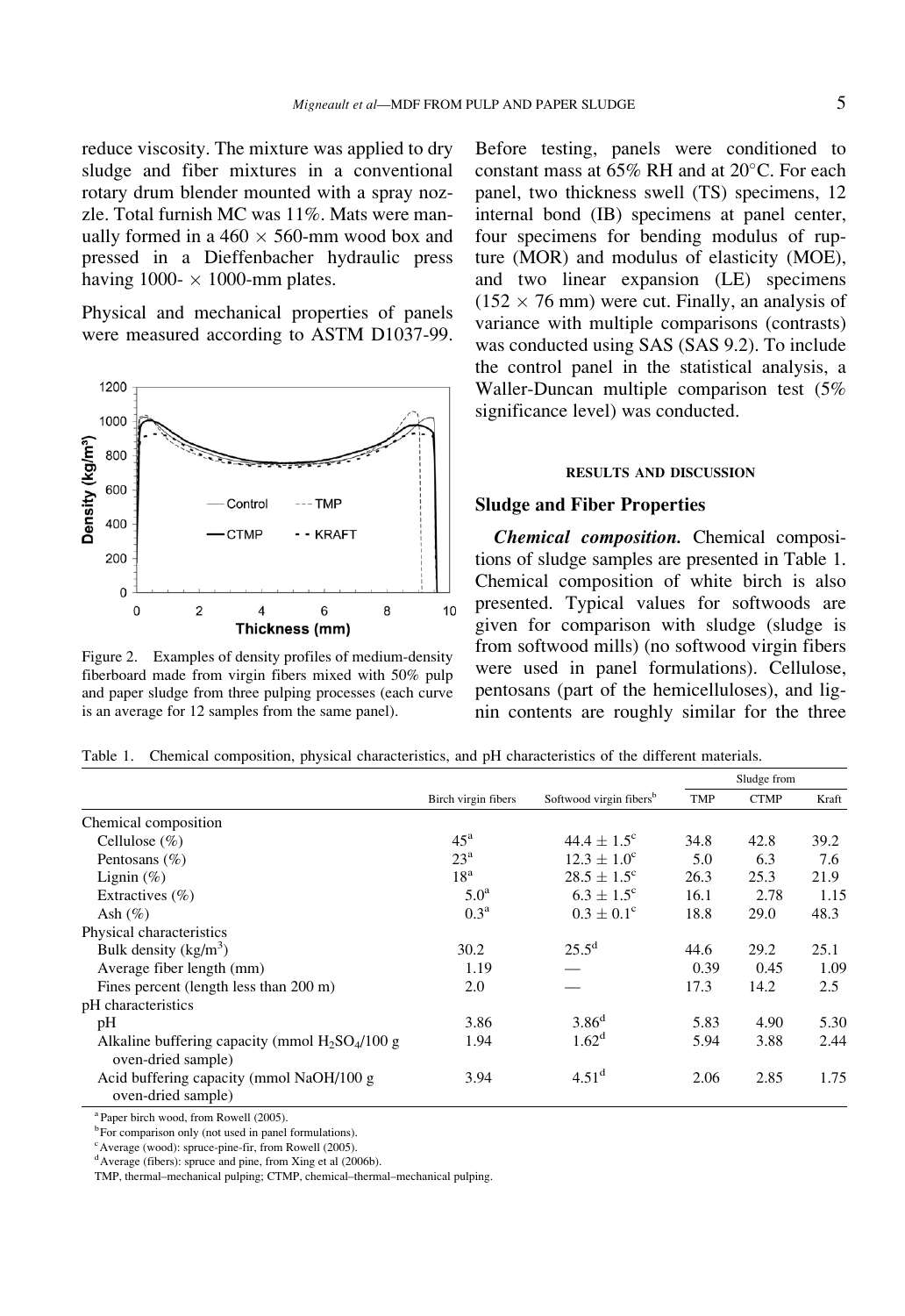pulping processes. Higher cellulose and lower lignin contents were expected from kraft sludge because the kraft process removes most of the lignin from the cell wall (Clark 1985). This result could be explained by the fact that sludge contains many undefibrated fibers such as shives which suggests that lignin byproducts are found in kraft sludge. It should be noted that these methods were designed for wood substance, not sludge, and therefore results may have been interfered with by other phenol-like molecules not found in wood, resulting in a total material slightly higher than 100% in the case of kraft sludge (Table 1). In all cases, ash content is much higher than typical values found in softwoods. For CTMP and kraft sludge samples, extractive content is lower than typical values found in softwoods, and the TMP sludge sample contains a very high extractive proportion. These values (ash and/or extractives) show that all sludge samples contain large proportions of nonfibrous material. Assuming that these nonfibrous materials would have a negative impact on panel properties, TMP and CTMP sludges would be better candidates for panel manufacturing than kraft sludge. Cellulose, pentosans, and lignin contents are slightly lower than typical softwood values because sludge contains a large proportion of nonfibrous material. The greatest difference between softwood and sludge is ash content.

Physical characteristics. Physical characteristics of the different sludge samples are presented in Table 1. In terms of fiber length, kraft sludge is the best candidate for MDF manufacturing because it has the highest average fiber length and the lowest fine proportion. This was expected, because chemical defibration produces fewer fines and longer fibers than mechanical defibration (Clark 1985). The average kraft sludge fiber length is acceptable, because it is similar to that of birch fibers used as virgin fibers in panel formulations. Sludge bulk density varies with pulping process (Table 1). Differences in bulk densities may be explained by pulp yield, fiber length, and nonfibrous proportion. Bulk density decreases with decreasing pulp yield because part of the fiber cell wall is dissolved in chemical cooking (Clark 1985). Bulk density also decreases with increasing fiber length and decreasing fine content because long fibers increase void volume, whereas fines have the opposite effect. The substantial differences in bulk densities demonstrate the influence of the pulping process on the physical characteristics of sludge. It also illustrates the large physical differences between the three sludge sources. Increased bulk density with increasing nonfibrous proportion (mainly ash) would be expected but was not observed. Apparently, the effects of pulping process and fiber length were greater. Bulk density has practical implications for MDF processing in terms of mat thickness, and it also impacts MDF properties (Xing et al 2006b).

### pH Characteristics

The pH characteristics of the different samples are presented in Table 1. An acid furnish is required for the UF resin to polymerize and build a strong crosslinked network (Rowell 2005). A pH value of about 4-5 or lower is recommended to obtain a reasonable pressing time (Maloney 1993; Rowell 2005). Virgin birch fiber pH level is acceptable. Sludge pHs are higher than softwood virgin fibers and are in the high end or higher than recommended values. Of the sludge sources, CTMP sludge is the best candidate in terms of pH for panel manufacturing, and TMP is the worst. The use of a resin catalyst (such as ammonium chloride) is required with sludge because of its unfavorable pH. In this case, a low alkaline buffering capacity is preferable. A high alkaline buffering capacity would not allow the catalyst to decrease the furnish pH. In terms of buffering capacity, kraft sludge is the best candidate for panel manufacturing and TMP the worst. All sludges showed inferior pH characteristics compared with softwood virgin fibers. The effect of the unfavorable pH characteristics of sludge on UF performance might be reduced by mixing them with virgin fibers.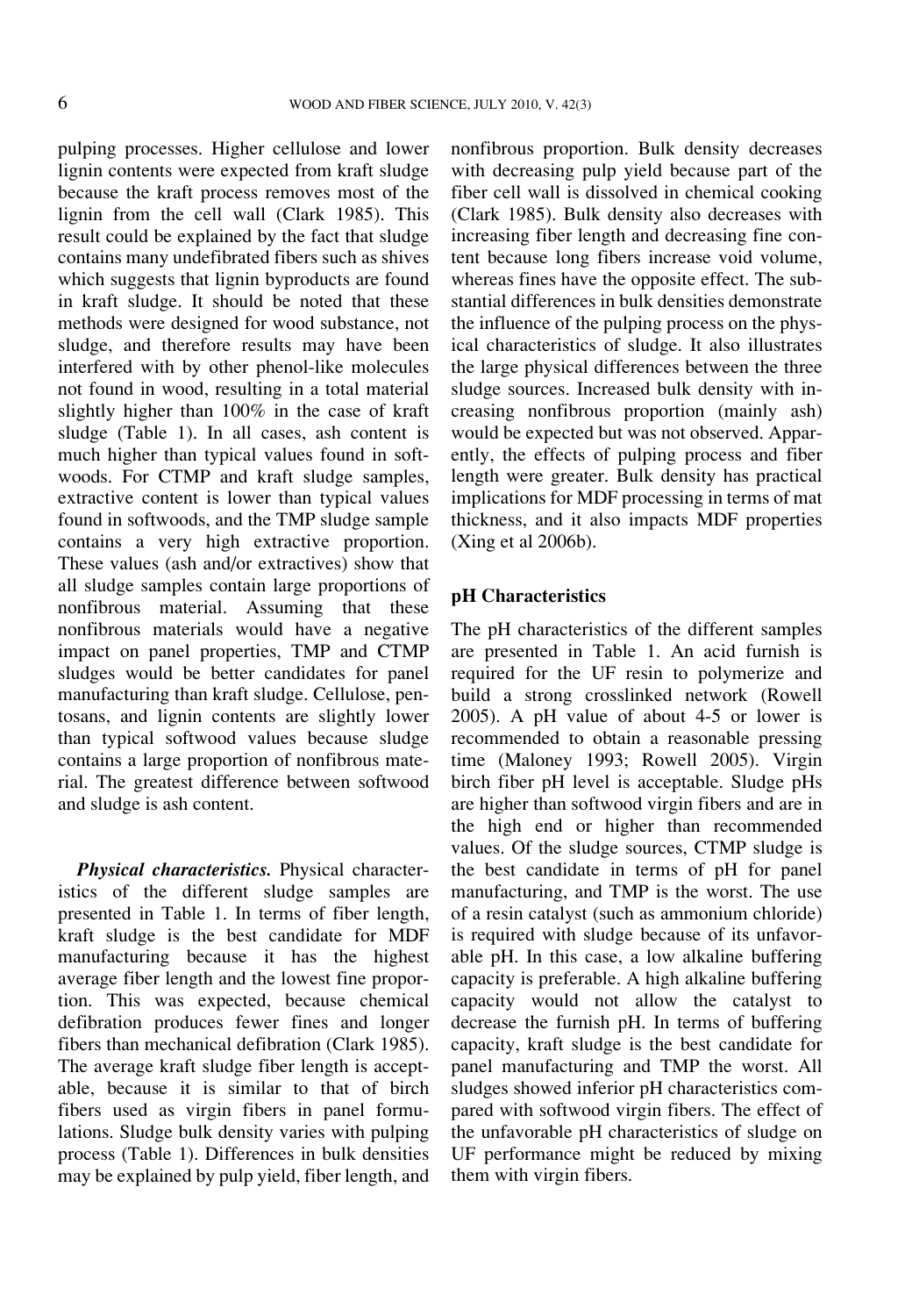

Figure 3. Thickness swell after 24 h soaking of mediumdensity fiberboard made from virgin fibers mixed with different contents of pulp and paper sludge from three pulping processes (ANSI (2002) (means with the same letter are not significantly different at the 5% probability level).



Figure 4. Linear expansion (from 50-80% RH) of medium-density fiberboard made from virgin fibers mixed with different contents of pulp and paper sludge from three pulping processes (ANSI (2002) (means with the same letter are not significantly different at the 5% probability level).

### Effects of Sludge Content on MDF Properties

**Physical properties.** TS (Fig 3) and LE (Fig 4) increase mainly linearly with increasing sludge content with some higher-order effects (Table 2). Increasing sludge content has a negative impact on TS for the three pulping processes. Comparing the effect of sludge content on TS with previous reports is difficult given the diverging and conflicting results (positive, negative, and no effect) (Geng et al 2007a; Taramian et al 2007). Statistical interactions between pulping process and sludge content reveal that the effect of sludge content varies with pulping process. Thus, the amount of virgin fibers that can be replaced by sludge with acceptable TS or LE increase varies with the pulping process. TS increases with 0-50% sludge content, but little variation is observed with further increase.

Because the only difference between panel formulations is the type of sludge and fiber used, significant differences in physical properties must be explained by differences in sludge and fiber characteristics. The greater difference between the sludge sources in terms of chemical composition is proportional to the nonfibrous materials content (ash and/or extractives) (Table 1). Ash content strongly correlates with TS, showing a positive correlation coefficient of 0.87 (Table 3; Fig 5). LE correlates better with fiber extractive content than with ash content (Table 3). It should be noted that total fiber

Table 2. Analysis of variance results and selected contrasts (F values) in medium-density fiberboard properties.

| Source of variation                     | <b>TS</b>          | LE                | IB                | <b>MOE</b>         | <b>MOR</b>         |
|-----------------------------------------|--------------------|-------------------|-------------------|--------------------|--------------------|
| Pulping process                         | $74**$             | $4.5*$            | $268**$           | $13**$             | $18**$             |
| TMP vs CTMP                             | ${<}1^{\text{NS}}$ | 1.3 <sup>NS</sup> | $42**$            | ${<}1^{\text{NS}}$ | ${<}1^{\text{NS}}$ |
| TMP vs kraft                            | $93**$             | 3.3 <sup>NS</sup> | $506**$           | $18**$             | $28**$             |
| CTMP vs kraft                           | $118**$            | $8.7**$           | $258**$           | $20**$             | $26**$             |
| Sludge content                          | $123**$            | $47**$            | $30**$            | $66***$            | $114**$            |
| Linear effect                           | $171**$            | $60**$            | $74**$            | $132**$            | $227**$            |
| Residual effects                        | $68**$             | $35**$            | 3.2 <sup>NS</sup> | ${<}1^{\text{NS}}$ | ${<}1^{\text{NS}}$ |
| Pulping process $\times$ Sludge content | $25**$             | $10**$            | $15**$            | $16**$             | $9.3**$            |

\*\* Significant at the 0.05 probability level.

\*\* Significant at the 0.01 probability level.

<sup>NS</sup> Not significant at the 0.05 probability level.

TS, thickness swell; LE, linear expansion; IB, internal bond; MOE, modulus of elasticity; MOR, modulus of rupture; TMP, thermal-mechanical pulping; CTMP, chemical–thermal–mechanical pulping.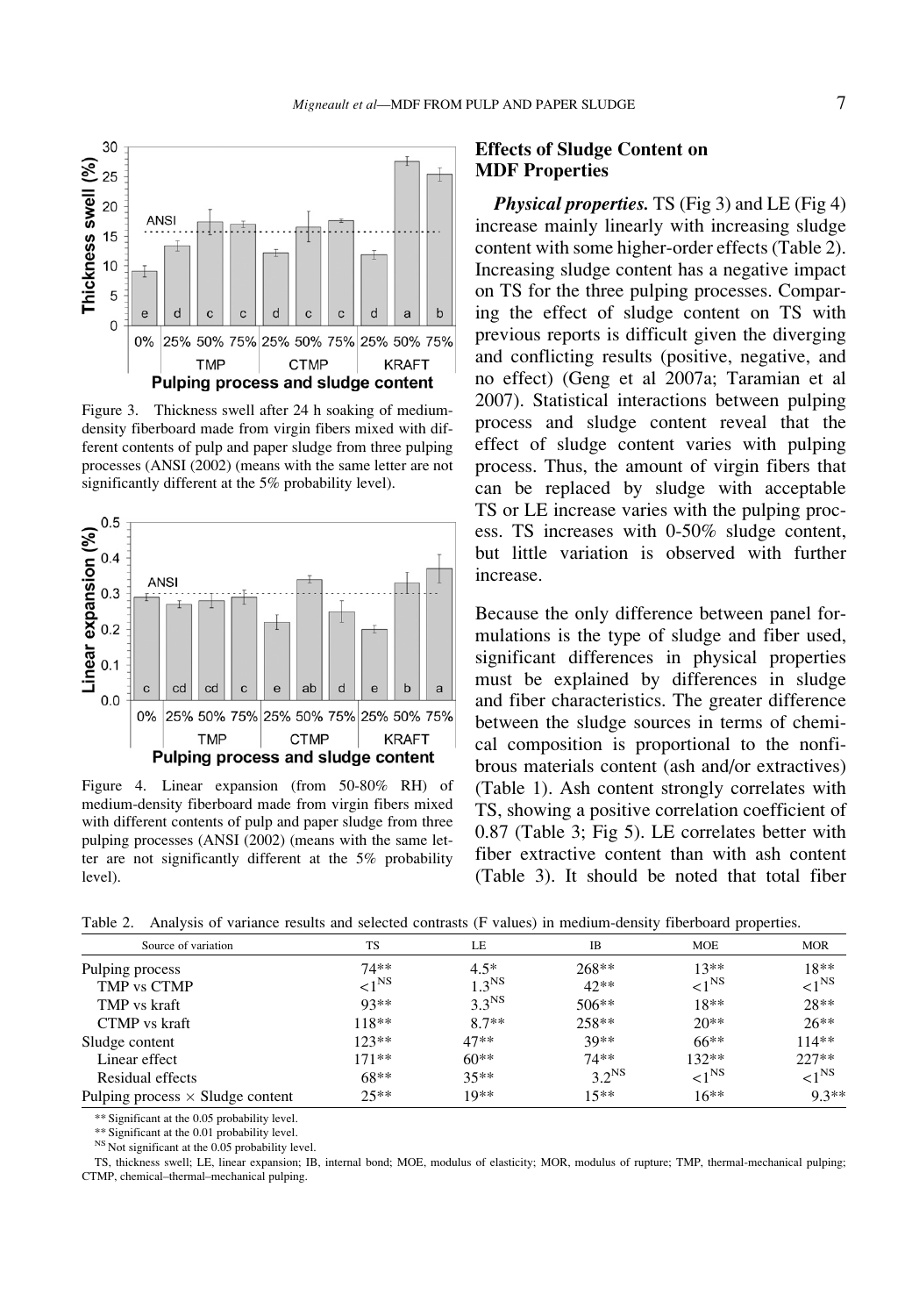Table 3. Correlation coefficients between medium-density fiberboard properties and fiber and sludge chemical composition.

|             | TS       | LE             | <b>IB</b> | <b>MOE</b>                 | <b>MOR</b> |
|-------------|----------|----------------|-----------|----------------------------|------------|
| Cellulose   | $-0.447$ | 0.520          | 0.159     | 0.524                      | 0.561      |
| Pentosans   | $-0.629$ | $-0.004$       | 0.418     | 0.768                      | 0.841      |
| Lignin      |          | $0.317 -0.190$ | $-0.030$  | $-0.483$                   | $-0.573$   |
| Extractives | $-0.230$ | $-0.817$       | 0.559     | 0.161                      | 0.126      |
| Ash         | 0.869    | 0.457          |           | $-0.915$ $-0.903$ $-0.919$ |            |
|             |          |                |           |                            |            |

Note: Chemical compositions were obtained from mass weighted sums of white birch and sludge chemical compositions from Table 1.

TS, thickness swell, LE, linear expansion; IB, internal bond; MOE, modulus of elasticity; MOR, modulus of rupture.



Figure 5. Correlation between thickness swell and ash content.

content in panels (virgin fibers plus fibers in sludge) decreases as ash content increases.

The nonfibrous part of sludge may affect TS by two mechanisms: mechanical interference with UF bonds between fibers and chemical affinity of ash and polar extractives with water molecules. Ash contains atoms having strong affinity with water such as Na<sup>+</sup>, Ca<sup>2+</sup>, Al<sup>3+</sup>, and Mg<sup>2+</sup> (Davis et al 2003). Sludge also has unfavorable pH and buffering capacity compared with virgin fibers, which may reduce the quality of the UF resin crosslinking network, thereby decreasing dimensional stability. Cellulose and pentosan contents show a moderate and negative correlation with TS (Table 3). In fact, most of the furnish characteristics show low correlation with MDF properties. One explanation for this result is that sludge and virgin fibers have similar chemical composition, and only the ash and extractives contents differ greatly (Table 1).



Figure 6. Internal bond strength of medium-density fiberboard made from virgin fibers mixed with different contents of pulp and paper sludge from three pulping processes (ANSI (2002) (grade 150; means with the same letter are not significantly different at 5% probability level).

Thus, panel chemical composition varies greatly only in terms of ash and extractive contents.

Mechanical properties. MDF mechanical properties (IB, MOR, MOE) decrease linearly with increasing sludge content (Table 2) as previously reported (Geng et al 2007a; Taramian et al 2007). Statistical interactions between pulping process and sludge content reveal that the effect of sludge content varies with the pulping process (Table 2). Thus, the amount of virgin fibers that can be replaced by sludge with acceptable mechanical property reduction varies with the pulping process.

IB strength values are presented in Fig 6. In good agreement with previous reports (Davis et al 2003; Geng et al 2007a; Taramian et al 2007), replacing fibers by sludge adversely affects IB strength. For TMP and CTMP panels, IB reduction is abrupt from 0-25% sludge content and then relatively low and progressive with further sludge content increase. For kraft panels, IB strength dramatically decreases from 25-50% sludge content. Variations in bending MOE and MOR with sludge origin and content are shown in Figs 7 and 8. The effect of sludge content on bending is lower than for other properties. In fact, panel flexural properties are known to be less dependent on adhesive performance than IB and dimensional properties. The MOE of the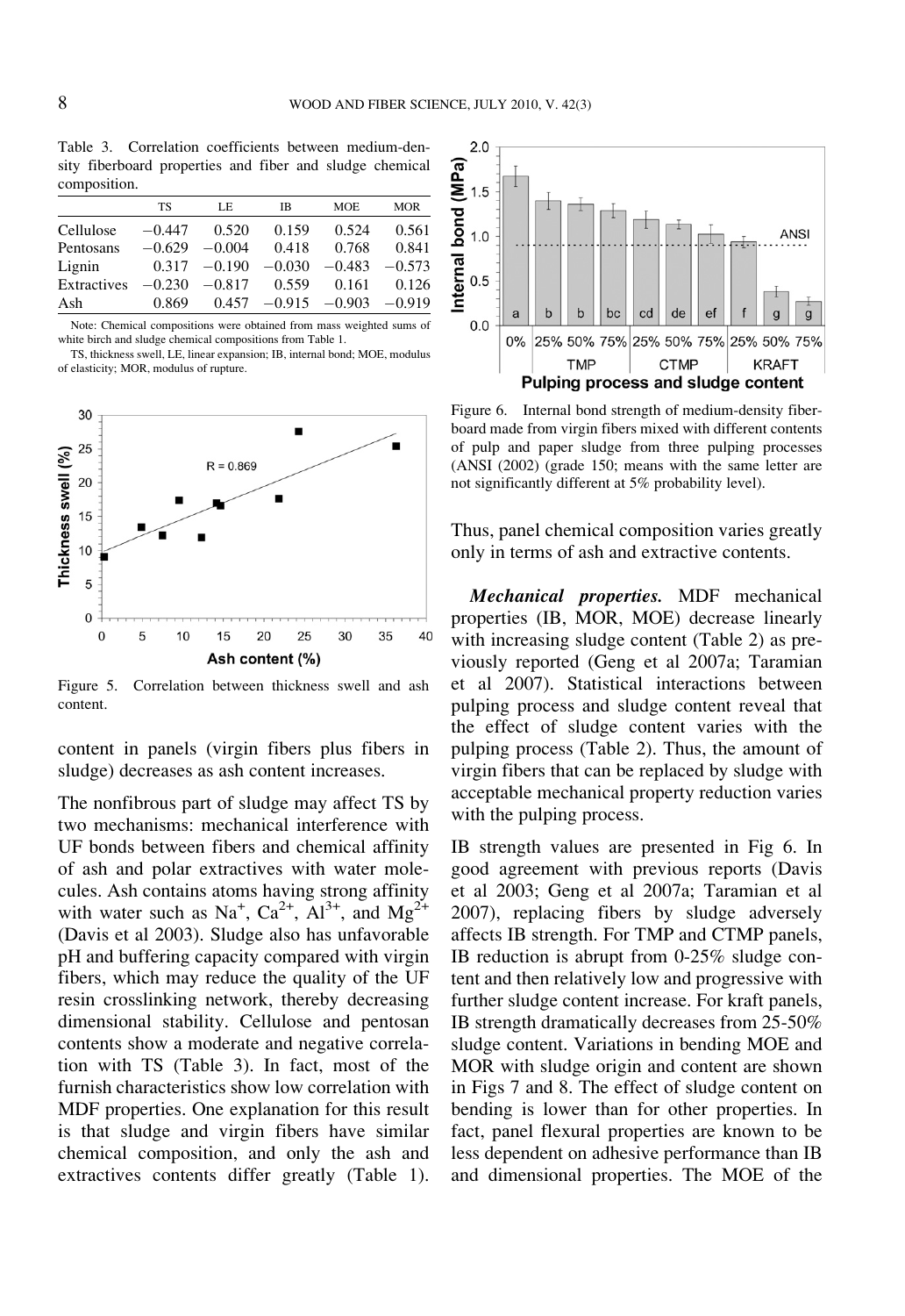

Figure 7. Modulus of elasticity (MOE) in bending of the medium-density fiberboard made from virgin fibers mixed with different contents of pulp and paper sludge from three pulping processes (ANSI (2002) (grade 150-160; means with the same letter are not significantly different at the 5% probability level).



Figure 8. Modulus of rupture (MOR) in bending of the medium-density fiberboard made from virgin fibers mixed with different contents of pulp and paper sludge from three pulping processes (ANSI (2002) (grade 150-160; means with the same letter are not significantly different at the 5% probability level).

25% kraft sludge panel and the MOR of the 25% CTMP sludge panel are not significantly different than that of the control panel (Table 2). For TMP and CTMP sludge, bending strength reduction is relatively low and progressive. However, high kraft sludge content has a stronger effect on MOE and MOR.

Because the only difference between panel formulations is the type of sludge or fiber used, significant differences in mechanical properties



Figure 9. Correlation between modulus of rupture and ash content.



Figure 10. Correlation between internal bond and ash content.

are mainly explained by differences in sludge and fiber characteristics. Ash content strongly correlates with panel mechanical properties, showing correlation coefficients up to  $-0.92$ (Table 3; Figs 9 and 10). As discussed previously, nonfibrous materials in sludge and their unfavorable acidity characteristics have negative impacts on UF resin crosslinking and bonding. Of all the sludge and fiber characteristics measured, only ash content (and extractives for LE) strongly correlates with panel properties (Table 3). In good agreement with previous reports (Davis et al 2003; Geng et al 2007a; Taramian et al 2007), this result suggests that nonfibrous content is the main factor affecting MDF properties.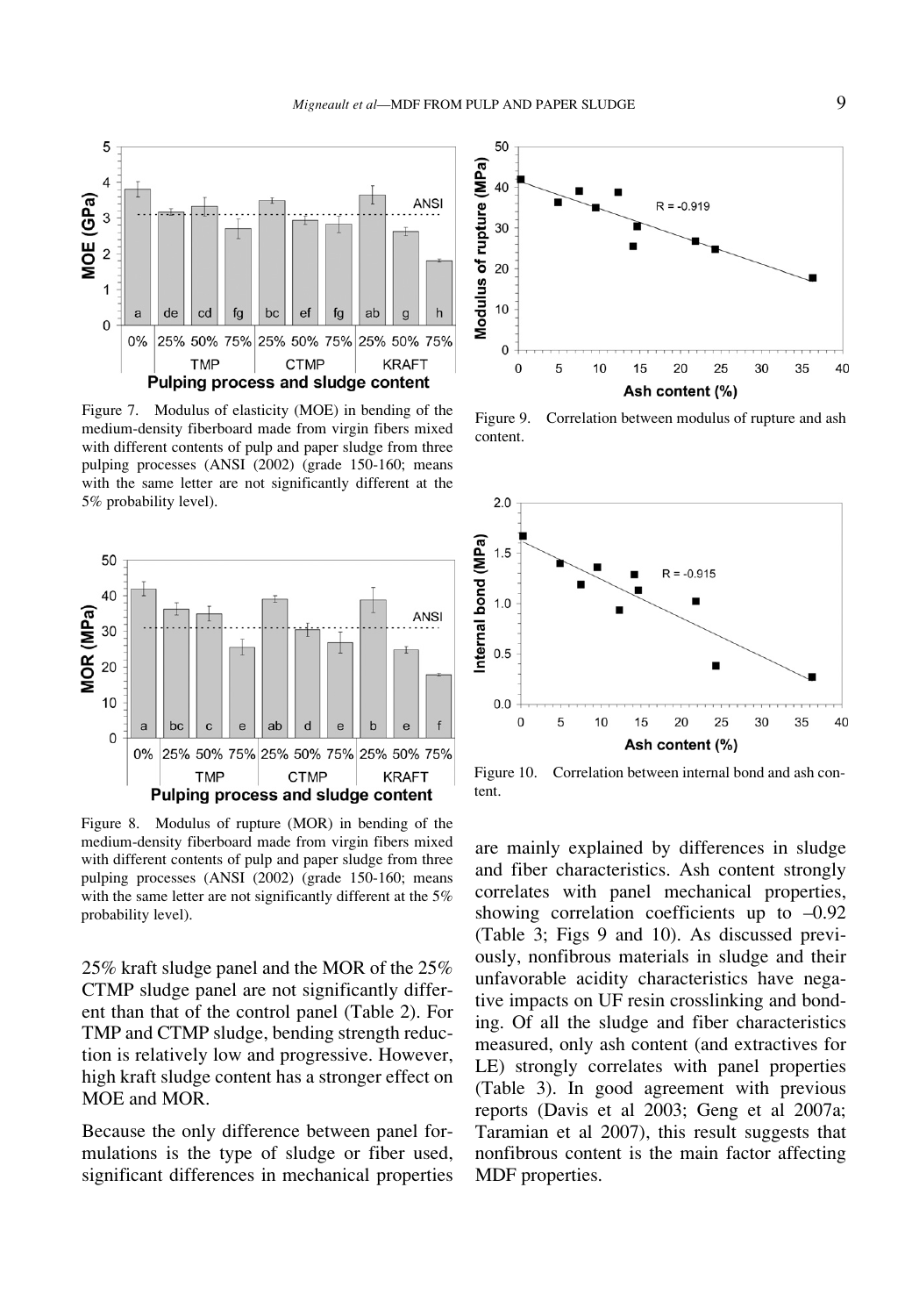

Figure 11. Variation of selected medium-density fiberboard relative properties as a function of total fiber content (total fiber content  $= 100 - %$  ash, relative property  $=$ panel property/control panel property).

High ash content involves less fibrous material and thus less wood surface for bonding. Figure 11 presents variation of selected relative properties (defined as panel property divided by control panel property) as a function of total fiber content. As expected, increasing fiber content has a positive effect on panel properties. This can be explained by the increase in total wood surface for bonding with increasing fiber content. Also, organic material mechanically interferes with the UF bonds between fibers.

## Effect of Pulping Process on MDF Properties

Physical properties. Pulping process has a highly significant effect on TS and a significant effect on LE (Table 2). Significant interactions between pulping process and sludge content reveal that the effect of pulping process varies with sludge content (Table 2).

In terms of TS (Fig 3), TMP and CTMP panels are similar (Table 2) and kraft panels have the lowest performance. For LE, TMP and CTMP panels show similar performance and kraft panels are less stable (Table 2; Fig 4). These differences are explained by differences in sludge and fiber characteristics. As discussed previously, the main differences in sludge characteristics are ash and extractive contents (Table 1). In contrast to a previous report (Geng et al 2007a), the highest ash content sludge has the highest TS. Kraft sludge may be more hydrophilic, affecting panel TS, because kraft defibration and the bleaching process remove most of the less hydrophilic cell wall component (lignin) and increase the proportion of more hydrophilic components (cellulose and hemicelluloses) (Clark 1985; Rowell 2005).

Mechanical properties. The pulping process significantly affects panel mechanical properties (Table 2). Statistical interactions between pulping process and sludge content reveal that the effect of pulping process varies with sludge content (Table 2).

TMP sludge presence in boards results in the highest IB strength, and kraft sludge presence in boards produces the lowest (Fig 6). In this study, IB does not vary according to the pH characteristics of sludge. For example, TMP sludge has the highest pH and buffering capacity (sum of alkaline and acid), but its presence in panels results in the highest IB, whereas the opposite trend would be expected. The high ash content of kraft sludge strongly affects IB by mechanically interfering with the UF bonds between fibers. IB shows good correlation with ash content (Fig 10). In terms of bending properties, panels made with TMP and CTMP sludges are similar (Table 2) and panels made with kraft sludge are weakest. However, differences in MOE and MOR between panels are very low at 25% sludge content. The effect of pulping process is lower on bending properties than on IB strength. This might be explained by the greater fiber length of kraft sludge, which helps develop bending strength (Suchsland and Woodson 1990).

Based on the pulping process, kraft sludge fibers are superior in terms of fiber quality. Kraft pulp produces stronger papers than mechanical pulps. However, it can be concluded that the properties of MDF made with sludge do not vary with fiber quality (or pulp yield), but rather with nonfibrous content (ash and extractives).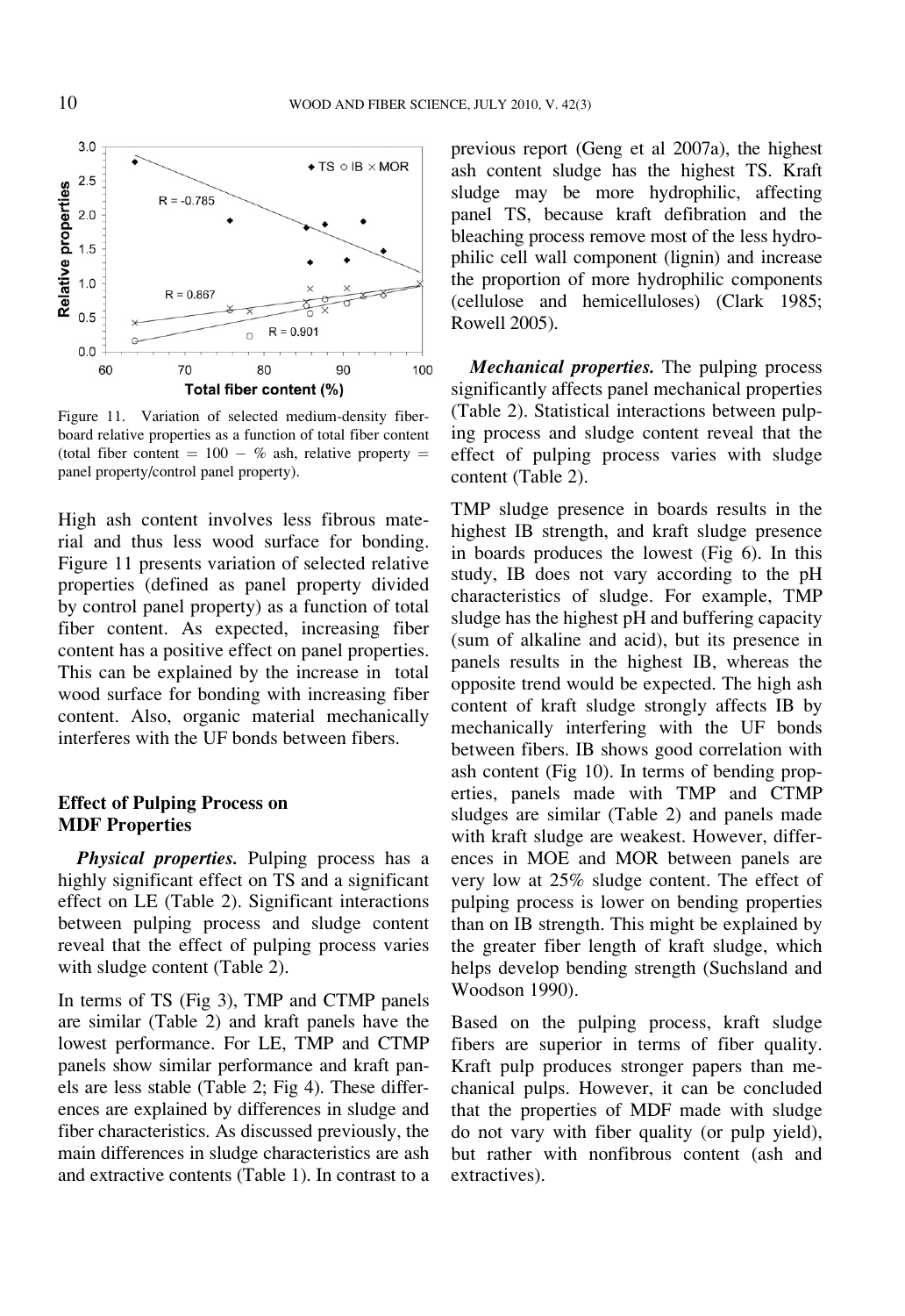### ANSI Grading

The MDF produced in this study was graded according to the American National Standard for MDF for interior applications (ANSI 2002) based on physical and mechanical properties (TS, LE, MOE, MOR, IB). According to average density (Fig 1), panels are expected to meet the requirement for the highest ANSI grades such as 150 or 160. As expected, control panels classify for grade 160. At 25% sludge content, TMP and CTMP panels also classify for grade 160, and kraft panels classify for grade 150. At 50% sludge content, none of the panels meets ANSI requirements because of insufficient dimensional stability performance (TS and LE). In terms of mechanical properties alone, only the 75% kraft sludge panel does not meet the minimum ANSI requirement (grade 110). These results show that pulp and paper sludge could be recycled in MDF, replacing up to 25% of virgin fibers. The main limitation to further sludge proportion increases is dimensional stability. This issue needs to be explored in future research.

### Practical Implications

This study showed that recycling pulp and paper sludge as furnish for MDF manufacturing is feasible. Sludge could be used for MDF in a similar way as that of fibers without noticeable problems. Although increasing sludge proportion led to a consistent negative impact on all MDF physical and mechanical properties, the latter still meet most ANSI specifications. The best MDF physical and mechanical properties were at 25% sludge content.

Taking into account that sludge is rich in ash and inorganic matters, higher proportions of sludge might not be suitable for MDF manufacturing. Indeed, inorganic matters in MDF might cause premature wear of cutting and sanding tools. Thus, limiting sludge content up to 25% in the MDF furnish should be an acceptable alternative because all studied properties met ANSI standards and the total inorganic content in the fiberboard is lower than 8%.

Other than physical and mechanical performance of fiberboards made with sludge, some practical aspects are worthy of discussion. These include smoothness of the final product and sludge odor. Sludge MDF panels have a smooth and uniform texture, especially those made with high sludge content. This may be attributed to their small particle size compared with conventional MDF fibers. Sludge is known to have a bad odor mainly because of the production of volatile organic sulfur compounds (Wilson et al 2006). High temperature treatment of sludge is known to be effective to control odor in biosolids (Wilson et al 2006). In the present study, sludge was dried at high temperature (up to  $150^{\circ}$ C) and fiberboards were pressed at  $180^{\circ}$ C. As a result, the produced fiberboards were odorless.

#### **CONCLUSIONS**

To evaluate the potential of various pulp and paper sludge sources available in the industry for recycling in MDF manufacturing, properties of MDF made from virgin fibers mixed with three different pulp and paper sludge sources were compared. MDF panels were produced according to a factorial design in which factors were pulping process (TMP, CTMP, and kraft) and sludge content mixed with virgin fibers (0, 25, 50, and 75%). MDF properties (TS, LE, IB, MOE, and MOR) decreased mostly linearly with sludge content. Panel properties strongly correlated with the proportion of nonfibrous material such as ash and extractives. TMP and CTMP sludge sources produced panels of similar quality and kraft sludge produced the lowest quality panels. It can be concluded that the amount of sludge that can be incorporated into MDF without an excessive decrease in panel quality depends on the pulping process. At 25% sludge content, all panels met ANSI quality requirements for MDF for interior applications.

#### ACKNOWLEDGMENTS

We acknowledge the financial support of Natural Sciences and Engineering Research Council of Canada (NSERC) and "Le Fonds de